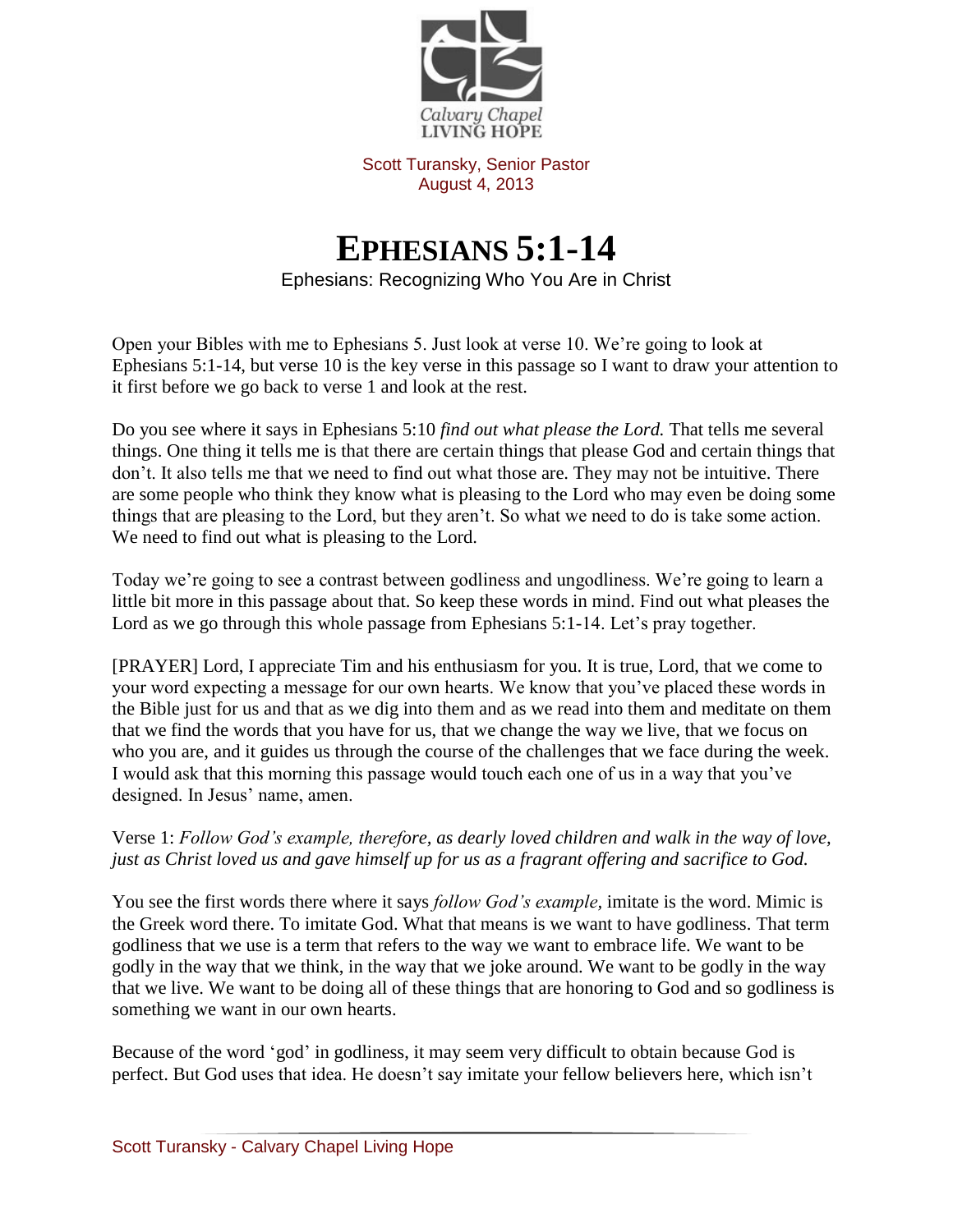necessarily a bad idea, but he's saying imitate God. How do you imitate God? It means taking on godliness in our own lives. What does that look like in very practical terms?

Do you see there it says in verse 2 *and walk in the way of love.* That word *walk* is a word that characterizes the last half of the book of Ephesians. If you were to look at the last half of Ephesians you would see the word *walk* used, but it's really talking about how to live your life in the last half of Ephesians. In our passage today we're going to see the word *walk* mentioned three times: in verse 2, in verse 8, and verse 15. The emphasis is on living it out.

If you were to look at the first half of Ephesians 1-3, a word that might characterize that is the word 'stand' or 'standing.' Look around and see who you are. Recognize who you are. Because once you recognize who you are in chapters 1-3, you're standing, then you live it out in chapters 4-6.

So we're in chapter 5 and we're talking about living out our faith and this word 'godliness' becomes very important. How can we be godly? What does it mean to be godly? How do we be godly in a world that there are a lot of challenges? When the Bible describes godliness or describes His people He calls us saints.

People who come from a Catholic background sometimes have a hard time with this idea of saints because the idea of saints means holy, set apart ones, although that's really the term in how we should view ourselves, that God has set us apart as holy and He wants us to live in a holy way. He wants us to practice that kind of holiness in our lives. What is that going to look like? How are we going to do that? It's sometimes hard to take on that name, that word 'saints' for ourselves when we know what's required of that term. Are we living like the saints God has called us?

But that idea of saints is really the first part of Ephesians 1-3 where we're learning about who we are in Christ, that Christ died for us so that we could be saints. And then we lived out that life in the way that God has designed for us.

A man died and the local pastor was called to do the funeral for him. The brother came to the pastor and said, "I want to give a million dollar check to the funds of this church with one stipulation: that you will say that my brother was a saint." The pastor said, "Say he was a saint? He was a terrible guy, a lousy father, mean to his kids. He wasn't anything like it. He wasn't righteous at all." But because it was a million dollars for the building project the pastor said, "Okay. We'll do that."

A few days later when the funeral came the pastor said, "Here lies Joe Smith. He was a rotten man, a gangster, a thief, a crook, all around awful guy. But compared to his brother, he was a saint."

The idea of being a saint is this idea of living the life that God has called us to live. We want as Christians to be able to embrace that in our lives. How could we live the life that God has called us to in Ephesians 1-3 and now we are practicing it in Ephesians 4-6.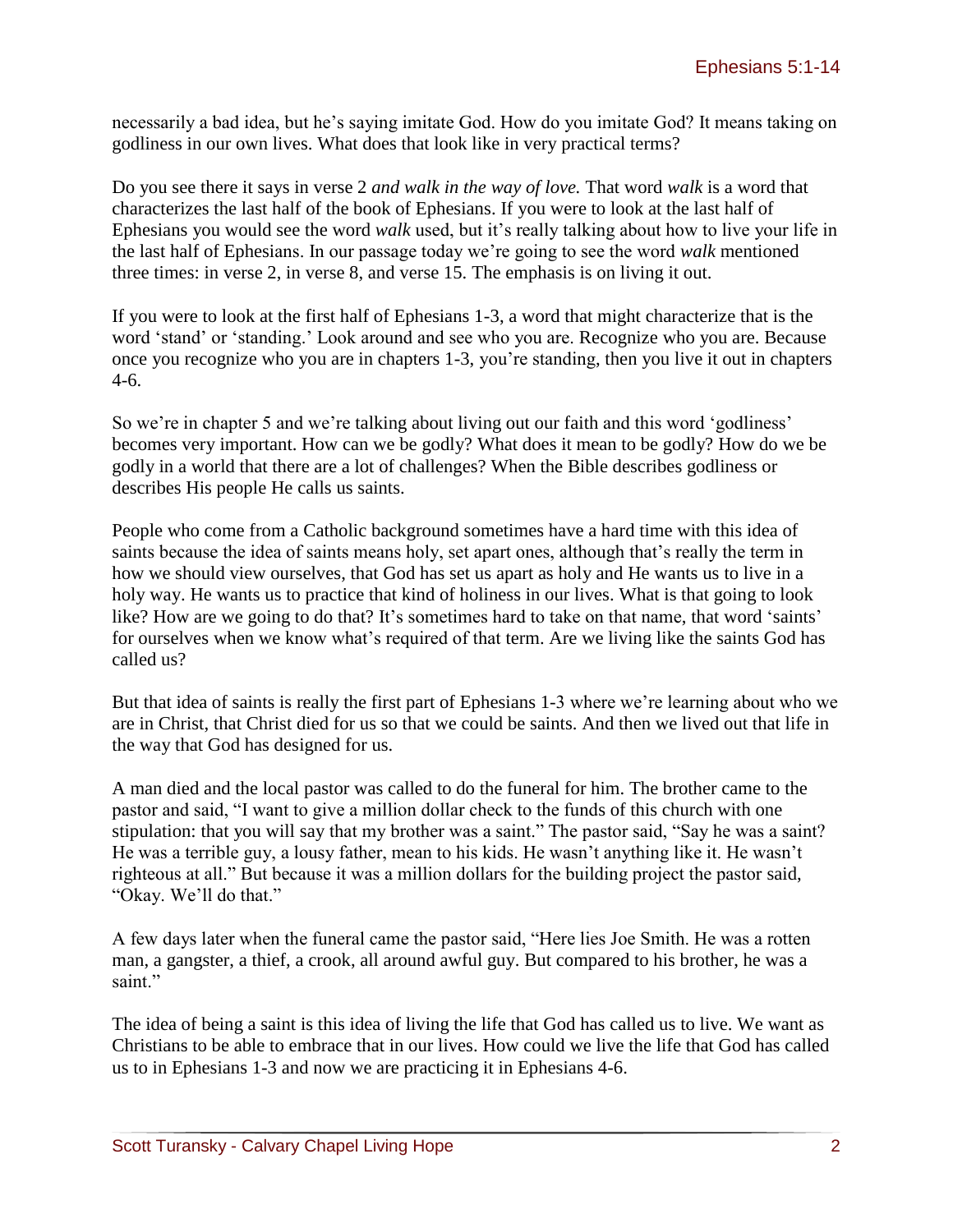There are two words in our passage that we're going to use to describe godliness. One is love and one is light. The first one we're going to see is love. Notice in verse 2 it says, *walk in the way of love.* When Paul was writing to them (let's go back to the first part of Ephesians) he describes to them and talks about who you are in Christ's love. I want you to understand if you understand the love of Christ then you'll be able to walk in it. Here he's saying, *walk in the way of love*. But let's go back to Ephesians 2 where it says this: *And I pray that you, being rooted and established in love, may have power, together with all the Lord's holy people, to grasp how wide and long and high and deep is the love of Christ.* So he's talked about it already.

Here's what it is and I'd just pray that you have the depth in your own lives that you'd recognize who you are in Christ, recognize what God has done for you, recognize this love that God has. When you recognize this love that God has and when you recognize how deep and powerful that love is, it transforms you so now in Ephesians 5 it says *walk in the way of love.* 

Unfortunately our world has a lot of counterfeits to love and we end up missing out on some of the benefits that God provides for us. Starting in verse 3 we're going to launch into some counterfeits, but before we do I want you to see that first of all we've talked about this way to walk it's this godliness, mimicking God, *walk in love*.

Verse 3 says this: *But among you there must not be even a hint of…* Let's just stop right there. *There must not be a hint of this list.* We're going to come to a list of things in a minute and he's saying there should not be even a hint of these things, not even a sliver. You shouldn't say to yourself, "A little bit is okay," because the things we're about to read there is not even room for a little bit in your relationship with the Lord. Not even as saints, as Christians, as being the people that godliness that God wants to have in us, not even a hint of these things is acceptable or appropriate.

Look at verse 4 before we come to the list. Notice it says these words in verse 4: *which are out of place.* 

I don't know if you remember, maybe you did this or not, when you were in preschool they had this game where you have three things. Two of them match and one of them is out of place and your job is to pick the one that is out of place. Well the same thing's true here. What is out of place? These things that we are going to look at are out of place for the Christian. They are things that do not belong.

Let's go back and look at the list. Verse 3 says, *But among you there must not be even a hint of sexual immorality, or of any kind of impurity, or of greed, because these are improper for God's holy people. Nor should there be obscenity, foolish talk or coarse joking, which are out of place, but rather thanksgiving.* 

The first word there, *not even a hint of sexual immorality,* the Greek word is *porneia*. It's where we get the word 'pornography' from, but it's really a word that describes all kinds of sexual impurity, anything that's impure about sexuality.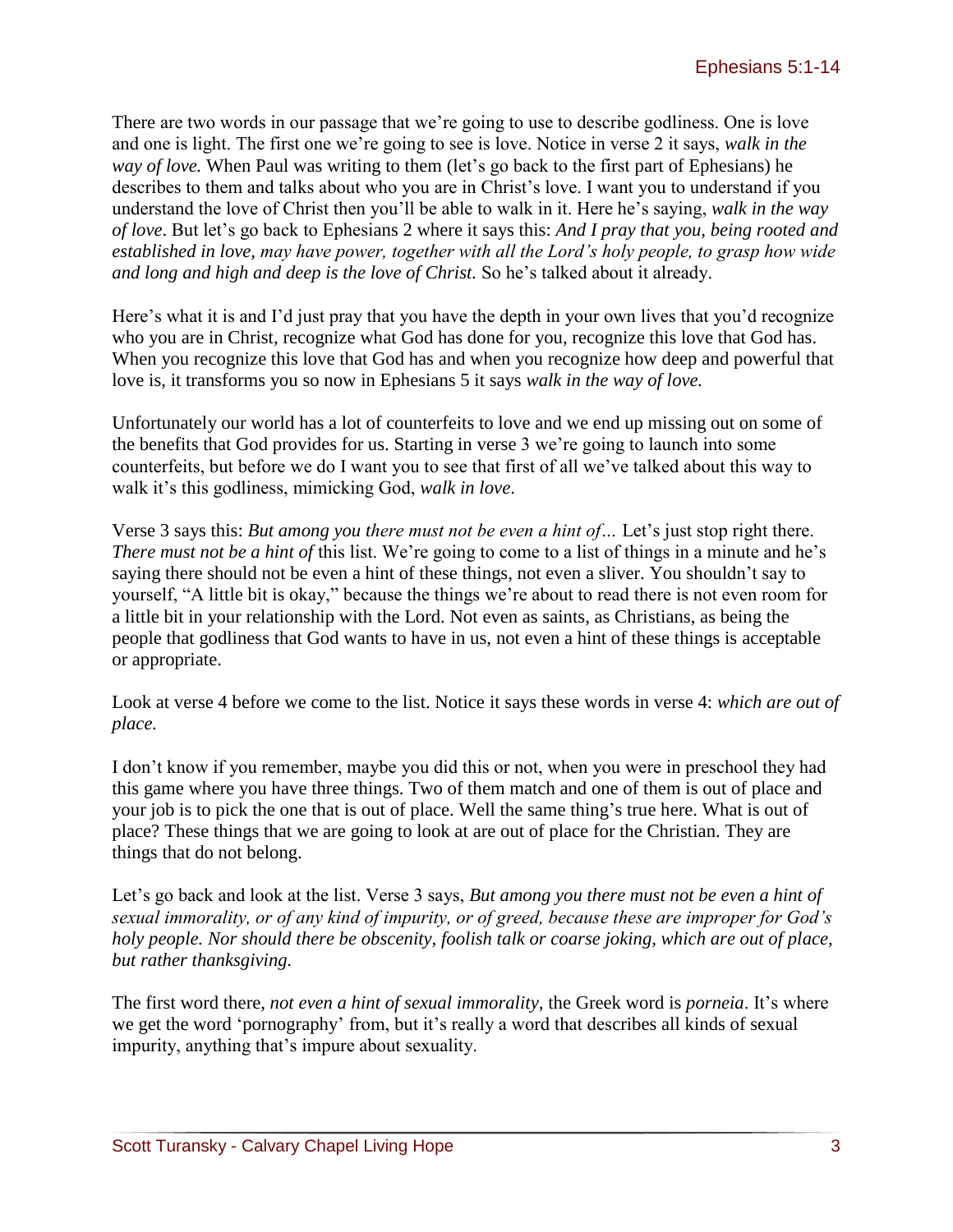Today I'm going to talk about sexual immorality. I don't want you to think the church is against sex, that God's against sex, that I'm against sex because that's not the case. We need to understand that God designed sex for a very delightful purpose and that is to bring a husband and wife close together in physical, emotional, and spiritual intimacy. That's His design. It's a beautiful thing. It's a powerful thing because it helps a couple stay close together. If there's conflict in a relationship it's a motivation to deal with that conflict to bring the couple back together, to motivate them to come to a close relationship so that they can enjoy that relationship together.

The unfortunate thing is that the world perverts this good thing that God created and so we have sexual immorality, something that's wrong and it's perverted into something that it shouldn't be. The world doesn't fully understand this idea of love between two people and they put a counterfeit out there thinking that sex somehow is going to bring that love into a relationship. In fact the world even uses the words 'make love' as if intercourse could somehow create the intimacy or the closeness in a relationship. It doesn't. That is not the design.

God designed that relationship to the intimacy of sexuality to exist in the intimacy of a marriage relationship. God designed it that way. And when we start going the wrong direction with that, when we start going down a path of sexual immorality it damages us and anybody that gets sucked into the process.

I'm going to read to you a passage of scripture from Proverbs 7. I'm going to read a whole chapter to you because in Proverbs 7 we have a warning and I want you to see what sexual immorality does. As I read this it's going to talk about the prostitute, but I want you to think about sexual immorality as anybody who's attracting you to sexual immorality. It could be pornography, it could be anything. Let me read this to you.

*My son, keep my words and store up my commands within you. Keep my commands and you will live; guard my teachings as the apple of your eye. Bind them on your fingers; write them on the tablet of your heart. Say to wisdom, "You are my sister," and to insight, "You are my relative." They will keep you from the adulterous woman, from the wayward woman with her seductive words.*

*At the window of my house I looked down through the lattice. I saw among the simple, I noticed among the young men, a youth who had no sense. He was going down the street near her corner, walking along in the direction of her house at twilight, as the day was fading, as the dark of night set in.*

*Then out came a woman to meet him, dressed like a prostitute and with crafty intent. (She is unruly and defiant, her feet never stay at home; now in the street, now in the squares, at every corner she lurks.) She took hold of him and kissed him and with a brazen face she said: "Today I fulfilled my vows, and I have food from my fellowship offering at home. So I came out to meet you; I looked for you and have found you! I have covered my bed with colored linens from Egypt. I have perfumed my bed with myrrh, aloes and cinnamon. Come, let's drink deeply of love till morning; let's enjoy ourselves with love! My husband is not at home; he has gone on a long journey. He took his purse filled with money and will not be home till full moon."*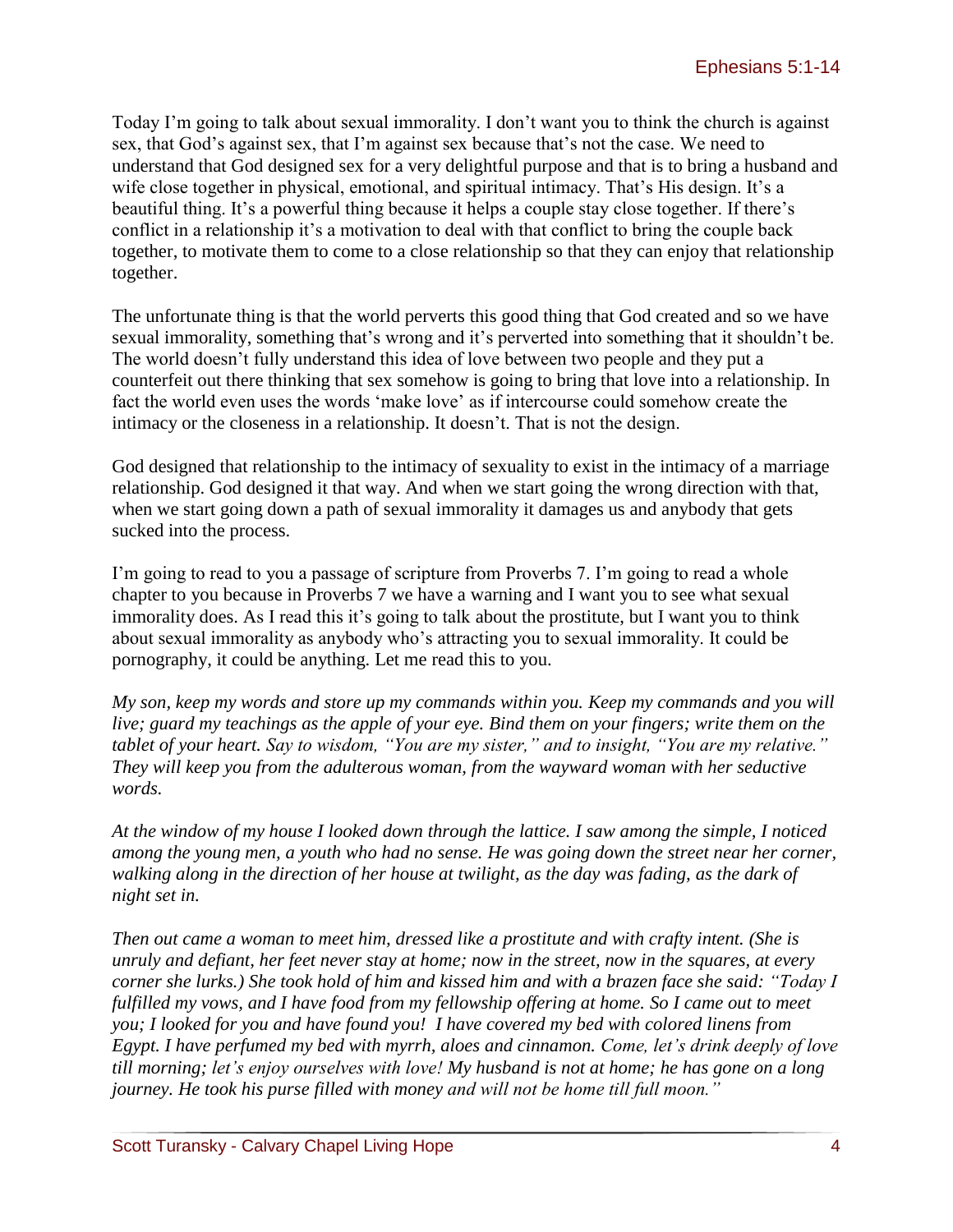*With persuasive words she led him astray; she seduced him with her smooth talk. All at once he followed her like an ox going to the slaughter, like a deer stepping into a noose till an arrow pierces his liver, like a bird darting into a snare, little knowing it will cost him his life.*

*Now then, my sons, listen to me; pay attention to what I say. Do not let your heart turn to her ways or stray into her paths. Many are the victims she has brought down; her slain are a mighty throng. Her house is a highway to the grave, leading down to the chambers of death.*

The world tends to paint adultery as a very attractive kind of thing. In the story there's this attraction to it that just sucks this young man right into a danger zone. Sex outside of marriage is damaging. In Proverbs 7 it describes it as an *arrow that pierces the liver.* That is does damage to the person themselves.

There are several dangers to pornography and I just want to talk about them for just a moment. One of the dangers about pornography is it changes a person's perception of sex and gives them this perception that sex without intimacy is some valid thing, but the reality is that sex without intimacy is hollow and futile. Yet it's within the framework of intimacy that God designed a positive good sexual relationship to take place. But outside of that, when pornography comes in, it changes the way a person thinks about sex and damages their perception of God's design.

Repeated exposure to pornography not only results in diminished sexual arousal causing many men to be unable to be aroused in certain situations then, but it also decreases the satisfaction with one's mate. Always comparing them to some other thing that's out there in a wrong way. God designed the intimate relationship so that a husband and wife would find that attraction inside the relationship that they would find it intoxicating.

Listen to the same book of the Bible, Proverbs 5. Lest you think that Proverbs is down on sex, it isn't. Proverbs 5 says this: *may her breasts satisfy you always, may you ever be intoxicated with her love.*

The idea is there is a design for this special gift that God has given. Many men involve themselves in pornography to try to relieve themselves of some kind of a need, sometimes curiosity, but then developing into a habit which turns into something destructive inside of their own hearts. Pornography leaves the impression that sex is unrelated to love, that it's some biological function.

If you weren't a Christian and you were just a humanist and you believed the people are a higher form of animals then you might look at it naturally and you might say it's just a natural thing. But God created each person with a heart, a spiritual heart. If you're a Christian you understand that God created a person different than an animal and that sex has an impact on the person's heart, not just on their body. It does something significant inside of them. It's a powerful thing.

One of the interesting things for me is to see how pornography robs a man of his masculinity. God designed man to be leaders, to initiate, to solve problems, to go out and challenge the world. It's interesting the studies are showing now that people who are addicted, men who are addicted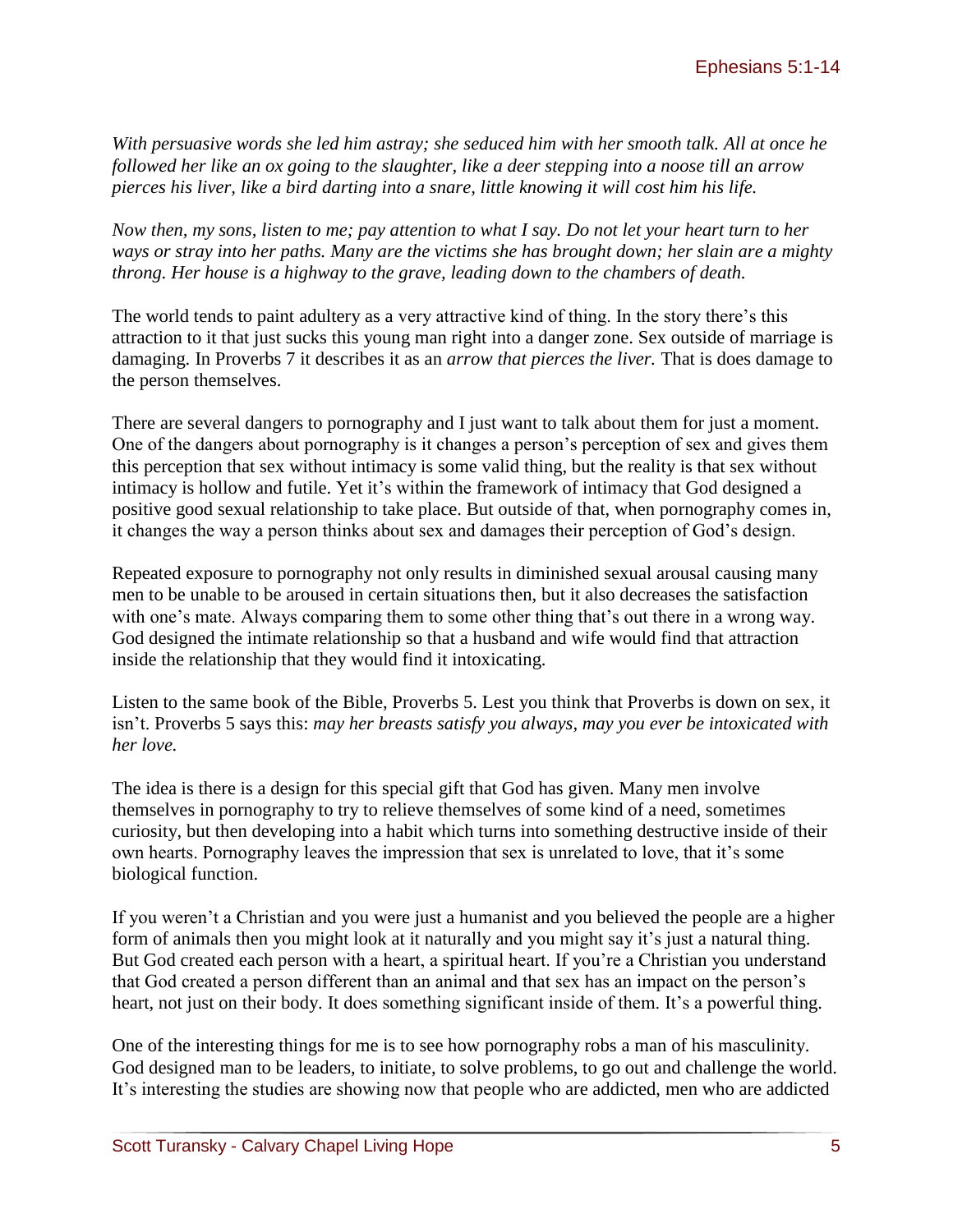to pornography tend to pull back. They aren't those guys out there doing the masculine job that God has designed them to do. So it's very interesting that here they think they're involved in something masculine by watching pornography, yet it is robbing them of their very masculinity and their ability to initiate and solve problems and do what God has designed in life.

Notice now in the passage what it's saying. He doesn't say there don't commit adultery. That's not what he's saying because that's assumed in the Christian community. We don't commit adultery. What he's saying is don't let there be a hint of sexual immorality. Not even a hint of it.

A guy comes in to work and he starts teasing and making some sexual jokes and starts laughing about it. The line between appropriate and inappropriate starts to become fuzzy and pretty soon the line disappears and we're on that slippery slope down the path where the arrow pierces the liver of the person. Heart damage takes place. It's dangerous.

That's why God is saying (let's read it again starting in verse 3), *But among you there must not be even a hint of sexual immorality, or of any kind of impurity, or of greed, because these are improper for God's holy people.* 

Now look at verse 4. *Nor should there be obscenity, foolish talk or coarse joking, which are out of place, but rather thanksgiving.*

Obscenity is filthy talk. I call it toilet language. It's inappropriate. Foolish talk, coarse joking, that's using wit to make a joke out of something. There are some people who seem to be able to turn almost anything in life into some kind of sexual joke. He's saying these are inappropriate. They're not fitting for God's people. Notice he says *which are out of place.* They don't belong. When they're in the heart then they create interference inside the heart. When you start thinking along these sexually inappropriate jokes and humor it starts putting interference inside your heart. It's harder then to listen to the Lord. It's harder then to function in a way that's pure and godly and mimicking God and having this godliness inside of your life.

I read this week about space junk. Listen to this. "Since our technological advancement began to orbit satellites around the Earth in 1957, we've managed to leave behind 7,300 pieces of trash large enough to be tracked routinely by radar. These large pieces of trash include discarded launch rockets, defunct satellites, ejected covers, and even an occasional screwdriver or wrench. When you count smaller pieces there are somewhere between 30,000 and 70,000 objects orbiting the Earth the size of golf balls. A piece of space garbage just the size of a pea travelling 11,000 miles per hour can shatter a 100 million dollar satellite. Major collisions with solid waste destroyed several satellites already. Today when NASA is going to set up a satellite or rocket they have to not only take into account the weather, the time of day, and its trajectory, but they also have to consider the space junk so that when it goes up they can miss it."

There are ways to get rid of this space junk. What they could do is reroute the space junk so that it reenters our atmosphere and burns up, but they found that the cost of cleaning up outer space is too great to pay the price.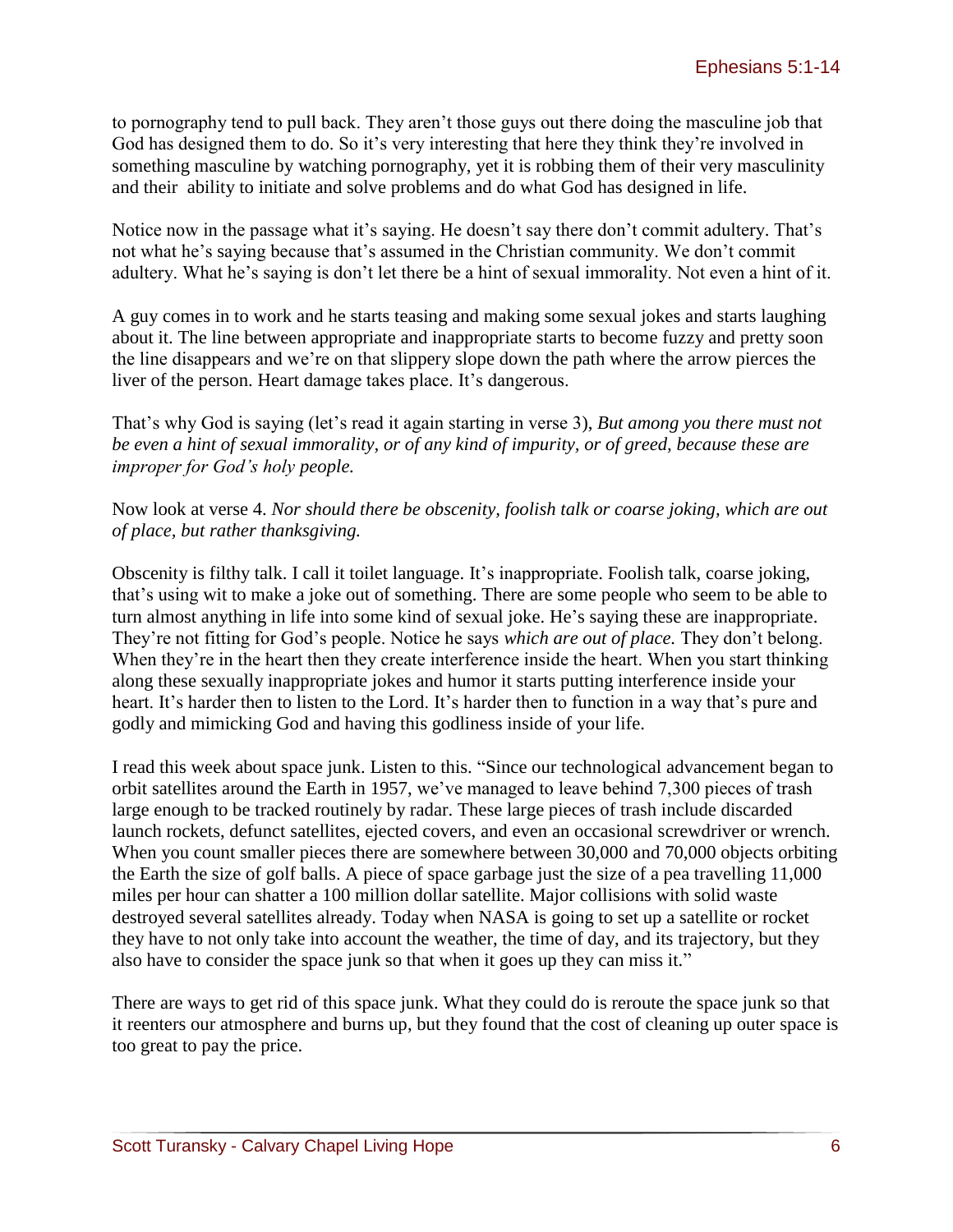Your mind and your heart can be like that. When you have that kind of coarse joking or obscenity running around inside of you then it's very easy to get distracted spiritually. It's very easy to have interference in your own relationship with God and even a cleanliness inside your own heart.

Ephesians 5 here along with Romans 12 and other places talk about how we can clean the space junk that tends to run around in our hearts. How are we going to do that? One, don't even have a hint of these things. They are out of place is what he's talking about.

See, Paul says that God is interested in our emotions, He's interested in our humor, He's interested in our hearts, He's interested in the way we walk, talk, think, and He's interested in purity in all those things. Because He knows what's going to help us to be successful in life. When I say successful I mean how we're going to have that peace, how we're going to have those close relationships with other people. God knows the answers. Our job is to listen to them.

Let's go on to verse 5. *For of this you can be sure: No immoral, impure or greedy person—such a person is an idolater—has any inheritance in the kingdom of Christ and of God. Let no one deceive you with empty words, for because of such things God's wrath comes on those who are disobedient. Therefore do not be partners with them.*

Isn't that an interesting thing. So now we've already said don't even have a hint of sexual immorality or these other things. Number two, don't joke about them. Number three, don't even have partners that do so. Fascinating. He's saying stay far away from these things.

An interesting thing happens with the Christian. The more we hang out with Christ, the more time we spend time in the word the more godly we become. It's harder for us to remain and stay in that godliness if we're pelted continually by evil things. We need to be careful of those.

Verse 8: *For you were once darkness, but now you are light in the Lord.* 

We've moved from this idea of love and how important that is. Now we're going to talk about light. The idea here is that God has given us, He doesn't say you are reflecting light. Do you see what he says there? He says, *but now you are light in the Lord*. There's something about you now that lights up others. There's something about you that's very significant because you represent light. You are light because of what God has done for you.

So he says then *live* – this is our word *walk* again – *live as children of light (for the fruit of the light consists in all goodness, righteousness and truth).* So we're comparing two things, light and dark. Light represents all these true things, valuable things, honoring things, good things that God has for us.

And then verse 10 says, *and find out what pleases the Lord.* It may not be intuitive to know exactly what that is. There are a lot of people who are Christians who just think that they kind of do what feels good as a Christian. In other words, they're trying to be righteous, but sometimes they do the wrong thing because they aren't grounded in God's word.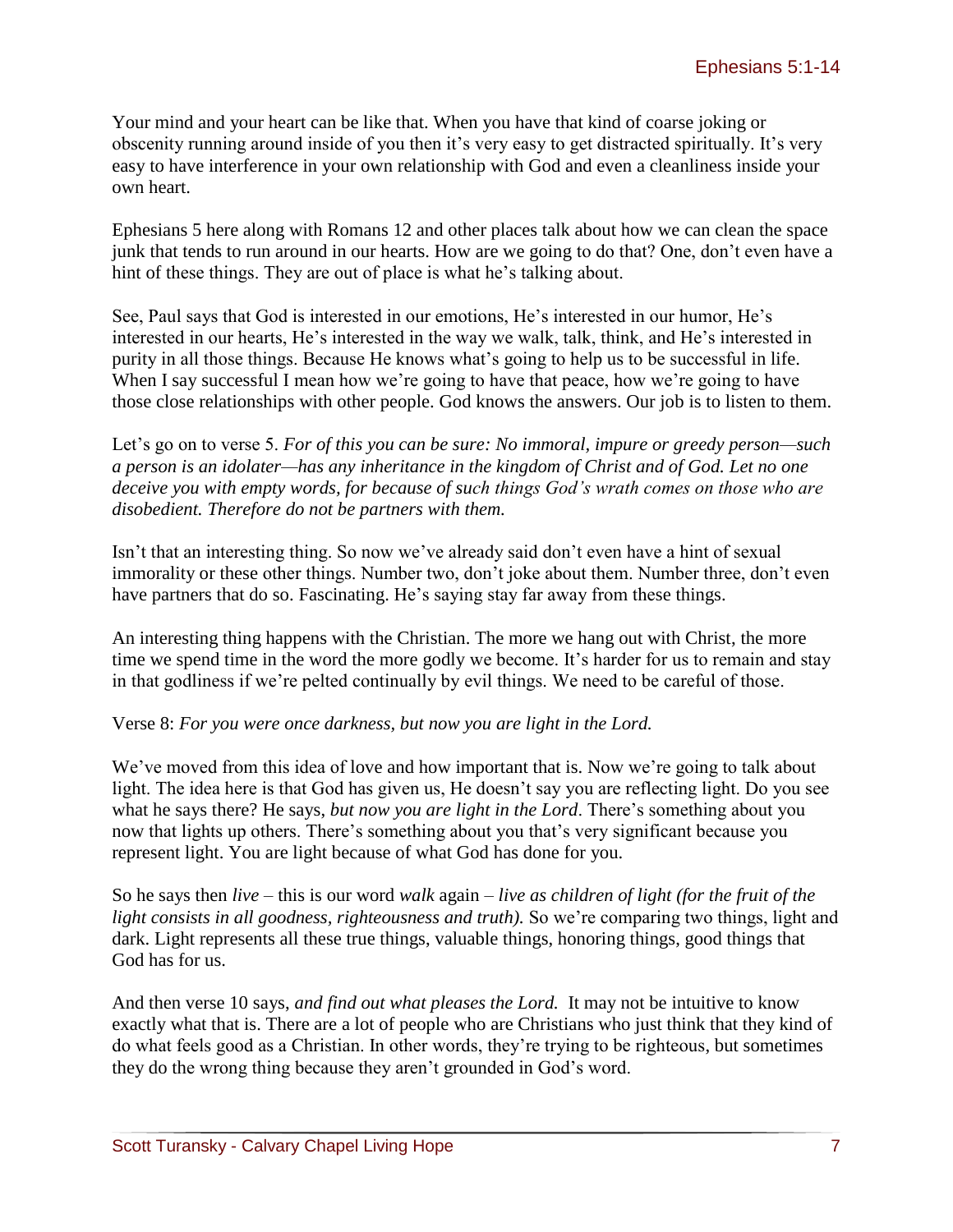We must go find out what pleases the Lord. We need to be doing our homework. We need to be studying God's word, allowing it to impact us, allowing it to change our hearts, to be the lamp. We have this word *light* here, that we are lights, but in the Bible it's called in the Psalms a lamp under our feet. It guides us so we know where to go.

The New Testament talks about the washing of the water with the word, that there's just something about this cleansing that takes place inside of our lives with God's word. So if you find yourself today saying, "Wow. I've got a lot of space junk running around in my heart," then you want to embrace God's solutions of taking God's word and allowing it to start to wash you and to clean you, to stay away from any hint of this, to avoid partnering with people, and allow God to do that cleaning that needs to take place inside of your own heart. That's what he's talking about here. It's a valuable thing.

Let's go on. Verse 10: *and find out what please the Lord.* Verse 11: *Have nothing to do with the fruitless deeds of darkness, but rather expose them. It is shameful even to mention what the disobedient do in secret.* 

Wow. That's really interesting. Because these are true things. Sometimes we say, "Well, if it's true then I can report it." Just because something is true doesn't mean that we can report it. There may be some true things going on over here that are evil and he's saying it's not even appropriate for a Christian to repeat those things or to tell anyone about them. We don't even talk about those things because it's not edifying. It's not that they're not true. There are some things that are true that even Christians don't talk about and spread and describe because they're inappropriate for us. We're not even talking about them. Fascinating. *It is shameful even to mention what the disobedient do in secret.*

Verse 13: *But everything exposed by the light becomes visible—and everything that is illuminated becomes a light.* I'm sure you've heard this statement that the difference is day and night. The difference is day and night. That's what he's talking about here. There's a significant difference between believers and nonbelievers and the way that they contrast light and darkness.

I've said it before, but I'm going to say it again. God is not in the business of making nice people nicer. God is in the business of making sinners saved. God takes a significant difference between the darkness of this world and providing us with this light inside of our hearts. Powerful stuff.

We're windows that allow people to look into our hearts. We're windows that allow people to see the light of Christ inside of us. We are lights and so we are designed to shine those lights around. What kind of a window are we?

A teacher explained to her class that the next day a substitute would be coming in her place. She was trying to explain to the kids what a substitute teacher is. She looked over at the window of a classroom that had been broken. The maintenance man had put a piece of solid plastic in the window. The teacher said, "See that window over there? The pane of glass isn't there. The plastic piece is the substitute until the real pane of glass comes in."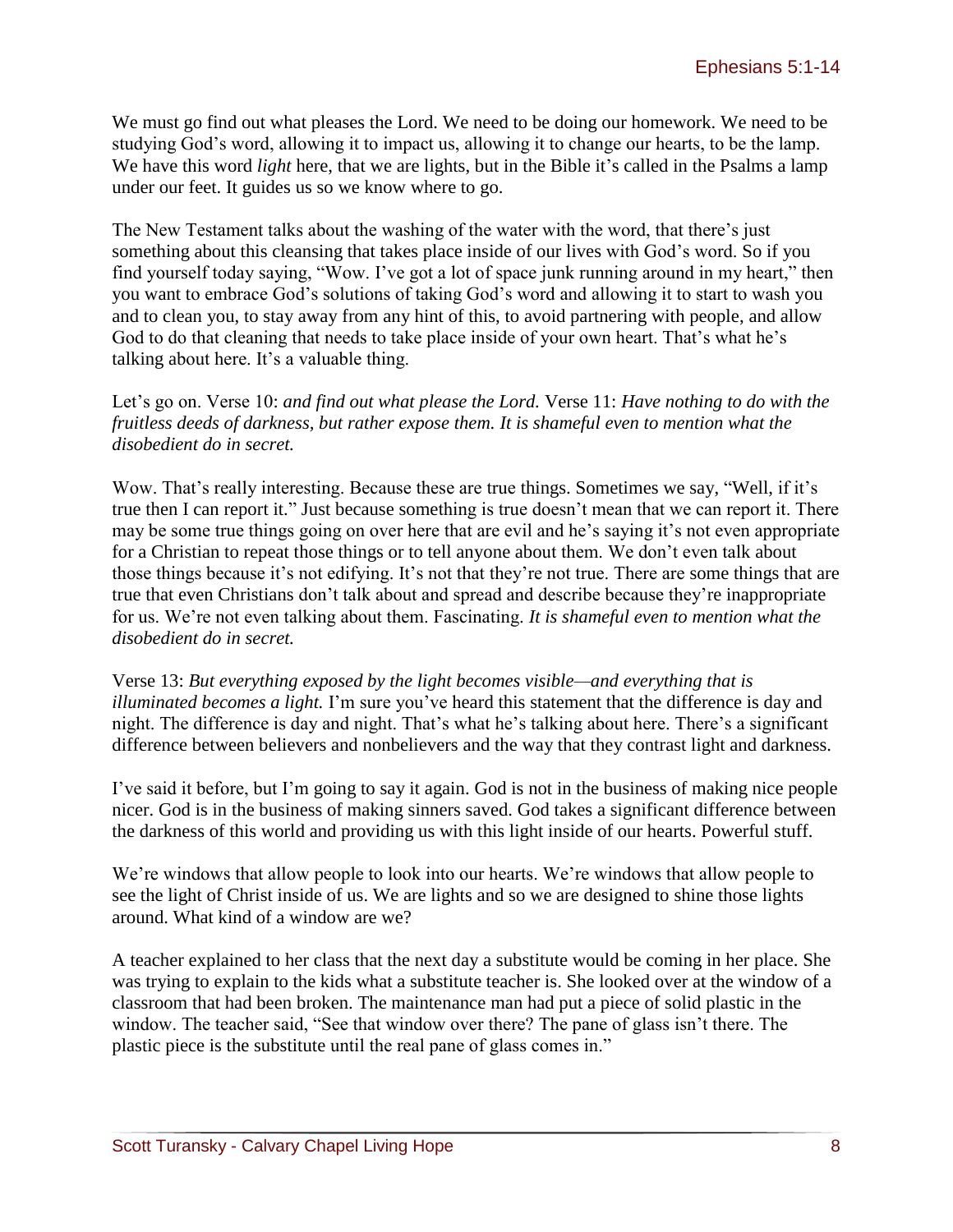The next day the substitute came in and did a great job. She was a fantastic teacher and the kids loved her. At the end of the day one of the kids wanted to thank the teacher, so she lovingly said, "Thank you for coming to teach us today. You aren't really a substitute, you're a real pane." Obviously misunderstood in the process, but the question is, are we a window that people can see into our lives?

A little boy was sitting at church one day and looked up and saw these beautiful stained glass windows. He asked his daddy, "What are all those colored windows up there? Who are all those people?" His dad said, "Son, that's Saint Matthew and that's Saint Mark, that's Saint John, and over there is Saint Peter." "Oh," the boy said.

About three weeks later he was in Sunday school class and the teacher said, "Can anyone in class tell me what a saint is?" He raised his hand and he said, "It's somebody that lights shines through." That's really a good illustration of what a saint it. It's someone who lets the light shine through.

God has given us that privilege to be those lights because we provide direction, we provide sight. There's an uncomfortable feeling that people have with us because the light is in there and they feel that there's a sense of darkness that exists there. *Find out what pleases the Lord*, he says in verse 10. We shouldn't even be talking about some of the things that are going on. People see that light and they feel uncomfortable when they know that you're a Christian, or should, I think, feel uncomfortable.

I had a fascinating story happen to me sometime back years ago. I was playing racquetball with my friend Chris. Chris is in the army. He may come by sometime and visit us. He now lives in Ohio, but he drives a truck so I heard he was going to be in Princeton soon, so maybe he'll stop by and see us. Great friend.

He and I were playing racquetball at the local army base and he invited one of his comrades to come and play with us because if you play racquetball with three people it's a much more fastpaced game. It's a lot of fun and you're always playing as one guy is playing against the other two and you're trying to play a really fast game of racquetball.

So we were playing a game and I was beating these two guys. I was having a lot of fun and the other guy had just a foul mouth. His way of handling his misses or any mistakes that he made or he couldn't reach a ball was to let out a bunch of stuff come out of his mouth. We just continued to play until that game was over.

When that game was over we went outside to get a drink and we were talking and he says to me, "What platoon are you in?" I said, "I'm not in the army. I'm Chris' pastor." He went white as a sheet, turned to Chris and goes, "Oh no. I just cursed in front of a priest."

I wish that every time I was with other people they would be able to say something like that. Not because I'm a pastor, but because I'm a Christian. They would feel uncomfortable cursing in front of a priest. That would be what happens when someone says, "I'm going to tell these two people a dirty joke," and then they come and they say, "Well let's tell it to you (or me)," and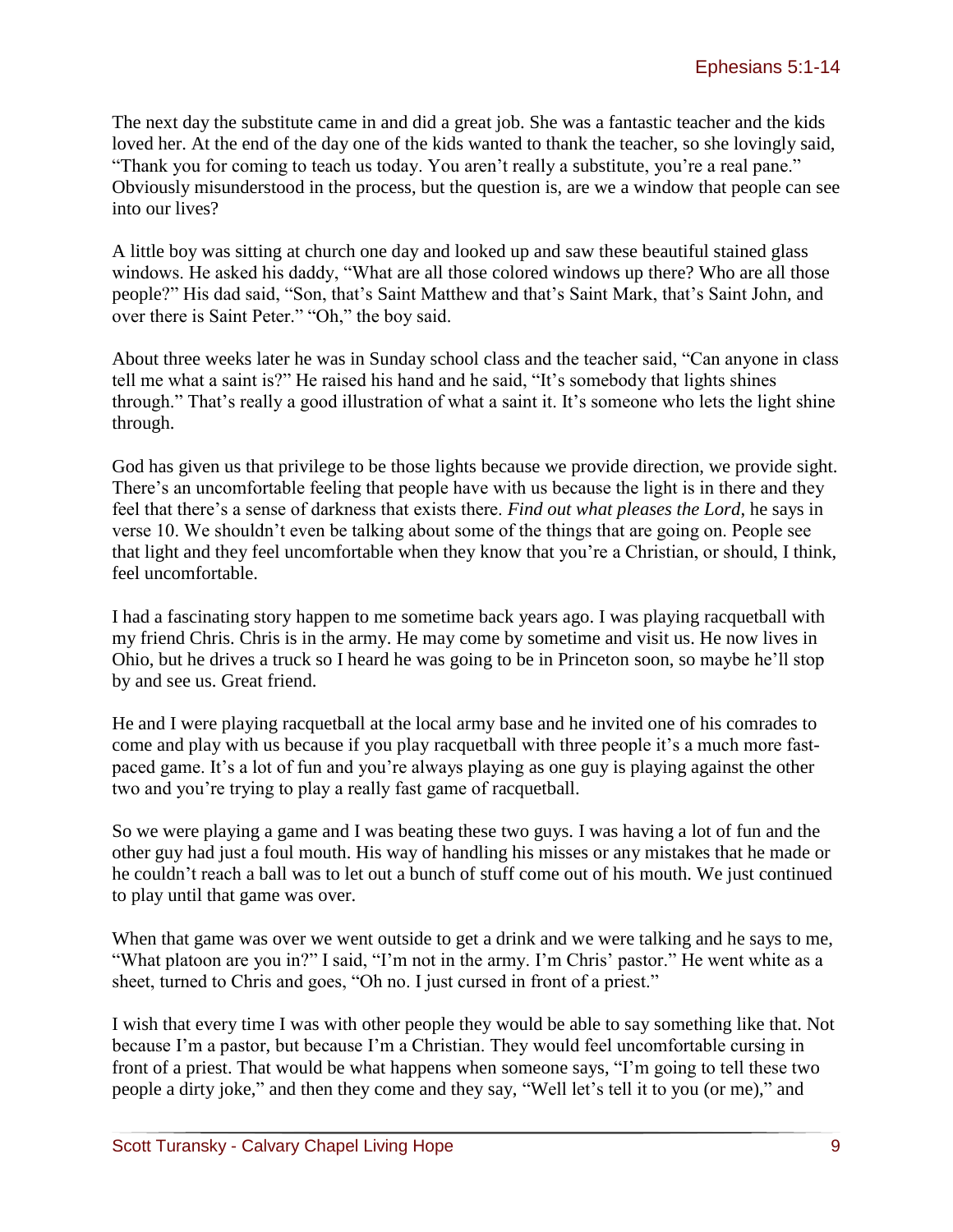then they say, "Oh no. Let's not tell him. He's a born again Christian. He doesn't want to hear that. He doesn't have a sense of humor." That's what we wish would happen.

We stand out different. We're lights. We're windows that Christ shines through so people are able to see the light that God wants us to have.

We live in an age of tolerance today. There's tolerance for all kinds of things and it's a problem. The world uses words like 'freedom of speech,' 'works of art,' 'freedom of expression,' to justify all kinds of evil things and that it's okay. It's just a freedom of expression that we have. If a person doesn't have Christ in their life then they just view life as purely natural. We're talking about a spiritual life. God has given you and me a spiritual heart.

Let's talk about homosexuality for a minute. When people look at homosexuality what they'll say is, "The people were born with those desires. There are studies today that show that people are born with these desires." The implication is if they were born with that how could it be wrong.

The reality is the Bible agrees with that. The Bible agrees that all of us were born with a propensity to do the wrong thing, the desire is to do the wrong thing. The Bible agrees with that. The Bible calls it a sin nature. We're all born with a tendency to sin. Some people have a desire to lie. It just seems to be bred in them. From the time they can start talking, they start lying. Some others have a problem with anger. As soon as they came out of the womb they're angry. Some people have a problem with addictions and it seems to be innate. And there are some people who have attractions and desires that are wrong. That's very consistent with our understanding of theology.

The solution isn't just saying, "Well if they came out of the womb that way then it's okay." The solution is to recognize that Jesus Christ died on the cross so we could be freed from our desires that would lead us in the wrong place, that we could have salvation in Jesus Christ and He would change our hearts and provide us with the spiritual strength to withstand the magnetic pull towards sin. That's God's design. That's His desire.

That's why verse 14 becomes so important. Verse 14 says, *This is why it is said: "Wake up, sleeper, rise from the dead, and Christ will shine on you."*

Rise up. *Wake up,* he's saying. When I think of the words *wake up* I think of six and seven year old boys playing baseball. If you ever go to watch six or seven year old boys play baseball, it is torture. Pure torture. Ed Miller is a coach of six and seven year old boys. He doesn't even have six or seven year old boys. That guy's got a heart of gold to go out there and try to coach kids, six and seven year old boys, to play baseball.

Here's what happens. The ball gets hit and they throw the ball to first base and the guy can't catch it, so it goes past him so he starts running for the ball, and the guy runs to second base, he gets the ball, finally throws it to second base, and he's running around the bases, and everybody from the crowds and the coaches is yelling, "Run! Run!" to the runner and, "Don't throw the ball, throw it to the pitcher to stop the play!" and it's just chaos, total chaos. A very frustrating